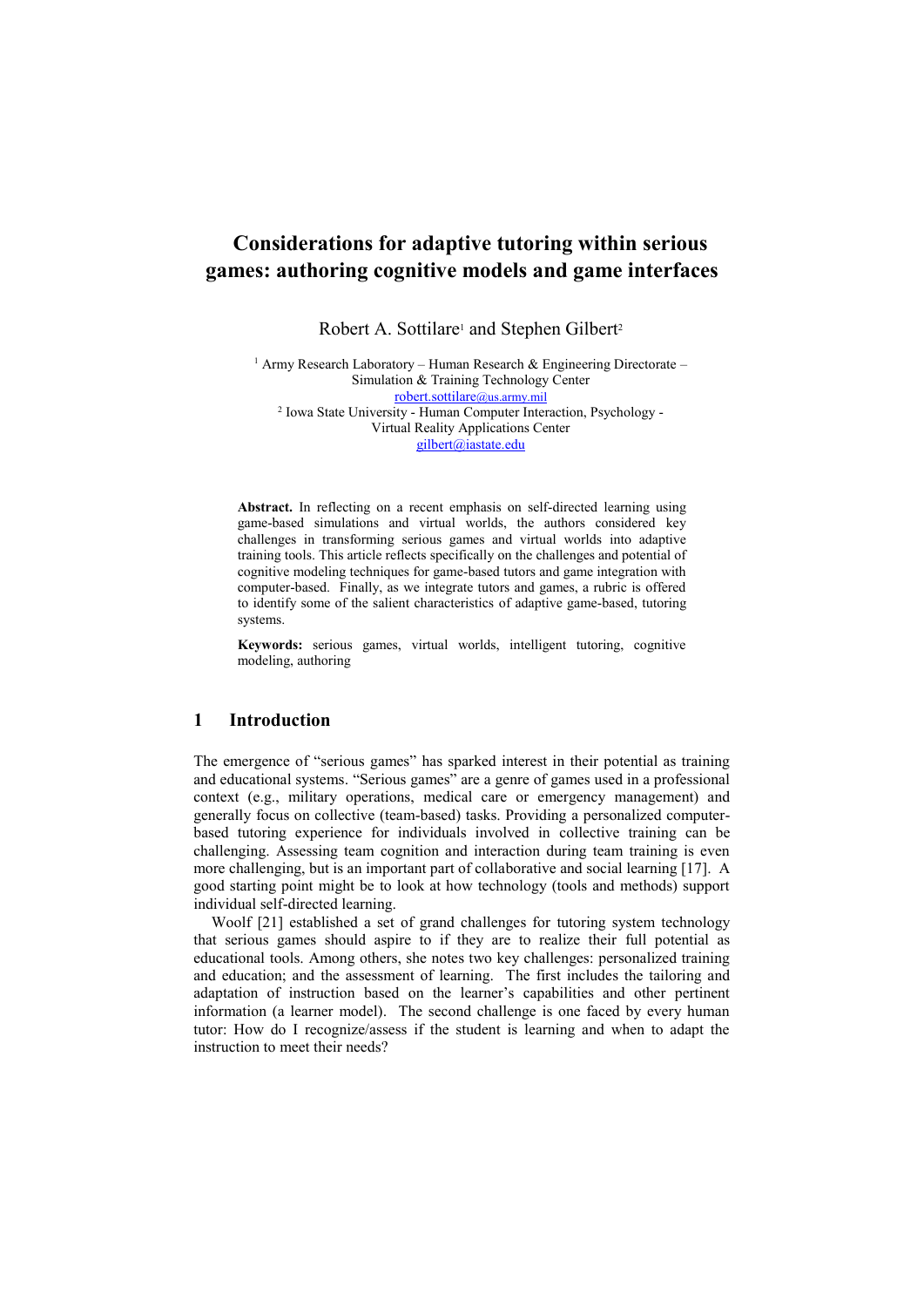In an effort to more easily tailor training and assess learning, this article considers two key capabilities in the evolution of "serious games" as self-directed training tools: authoring cognitive models and game integration with tutors. Today, commercial "serious games" lack cognitive modeling (e.g., learner or expert models) that would allow them to assess/adapt to the learner's needs and computer-based tutoring system interfaces have generally been handcrafted, one-of-a-kind solutions.

Figure 1 illustrates a construct for adaptive, personalized training using gamebased scenario templates. Instead of having learners participate in a standardized scenario, e.g., stabilize a wounded soldier and make a medical evacuation request, the scenario would be based on a flexible template with a variety of parameters that can be adjusted depending on macro (pre-training data) and micro (real-time) factors, including but are not limited to: relevant learner skills; individual differences that influence learning (e.g., personality profiles); micro or near-term performance during the scenario; physiological and behavioral data used to classify learner states such as engagement or confusion.



**Fig. 1**: A construct for personalized adaptive training via game scenario templates, which are customized, based on initial learner skills and a learner profile including performance and cognitive models based on behaviors and physiological measures.

In the figure, assessment is based on both the learner's performance and on physiological data. The performance assessment would be used to make adjustments to the curriculum, tweaking scenarios according to the skills still requiring mastery and ensuring that the learner can be trained in essential tasks in relevant conditions and to established standards. The physiological data would be used to assess the learner's engagement with the system [16] – Is she bored? Is he overwhelmed? This physiological data can also be used, when appropriate, for stress inoculation pedagogies in which the learner is exposed to stressful practice situations so that live stressful situations on the job are handled more smoothly [12]

All of this assessment processing and the generation of personalized appropriate feedback would be handled by the tutoring engine and the domain knowledge,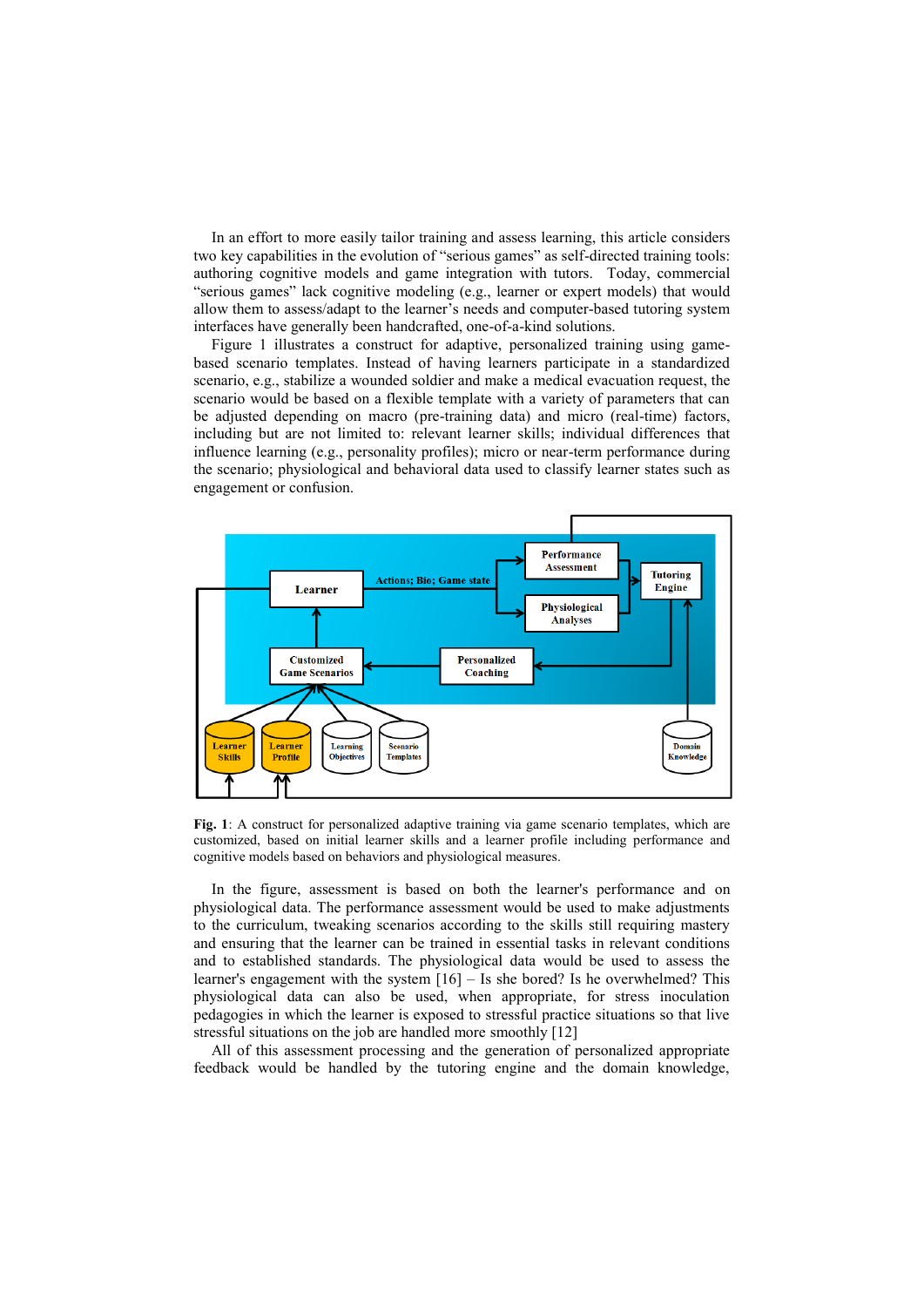typically a cognitive model of the learner and an ideal learner, but how will the serious game (where the learner interacts) share state and interaction data with the computer-based tutor? How will the tutor provide feedback and scenario changes to the game? This paper discusses some of the challenges involved in developing just such an engine and an appropriate model. Since serious games are often played in one-to-one or one-to-many contexts without a human tutor, two challenges could be significant in the development of games as training tools: cognitive and affective modeling of the learner based on physiological signals and behaviors from game play; and creating effective authoring tools for game and tutor integration.

# **2 Cognitive Models and Tutoring Interfaces for Serious Games**

Computer-based tutoring systems use expert models (also known as ideal learner models) to compare to learner performance and determine learner progress versus expected progress [3]. Generally, these expert models are painstakingly generated through task analyses. Observers develop a detailed description of behaviors and mental activities, task conditions and standards, and other factors leading to successful performance. An expert model stores information about the instructional content, common questions, common misconceptions, solutions, and expert methodologies. The addition of physiological and behavioral measures to a gamebased environment changes the approach to building expert models in two ways.

Even today, computer-based tutors are often one-of-a-kind artifacts that are often handcrafted by experts in a specific training domain (e.g., negotiation training or casualty care). Authoring tools allow non-programmers to create models/content for computer-based tutors and thereby reduce the cost and increase the producibility of intelligent tutoring systems [13]. In addition to producing content, authoring systems also enable the production of models by experts in the domain who may not have programming expertise. Tutoring systems such as AutoTutor [10], CTAT [1], and xPST [8] all have authoring systems that allow model builders with limited programming skills to design tutoring content. Each tool has its pros and cons, and makes compromises on the scale of power vs. ease of use.

However, it is likely that authoring tools for game-based tutors will need to be robust enough to represent many of the objects and actions of the game itself. In order to tutor on location relationships, for example, whether a player is near a particular building, the cognitive model will need to contain a model of the environment that can be queried about that geographic relationship, or perhaps an advanced query function that draws on the game's terrain database directly. This context requires the tutor developer to either understand the inner workings of the game enough to duplicate it or create functions that relate to those inner workings. It is therefore more critical than ever that authoring tools be powerful yet easy to use.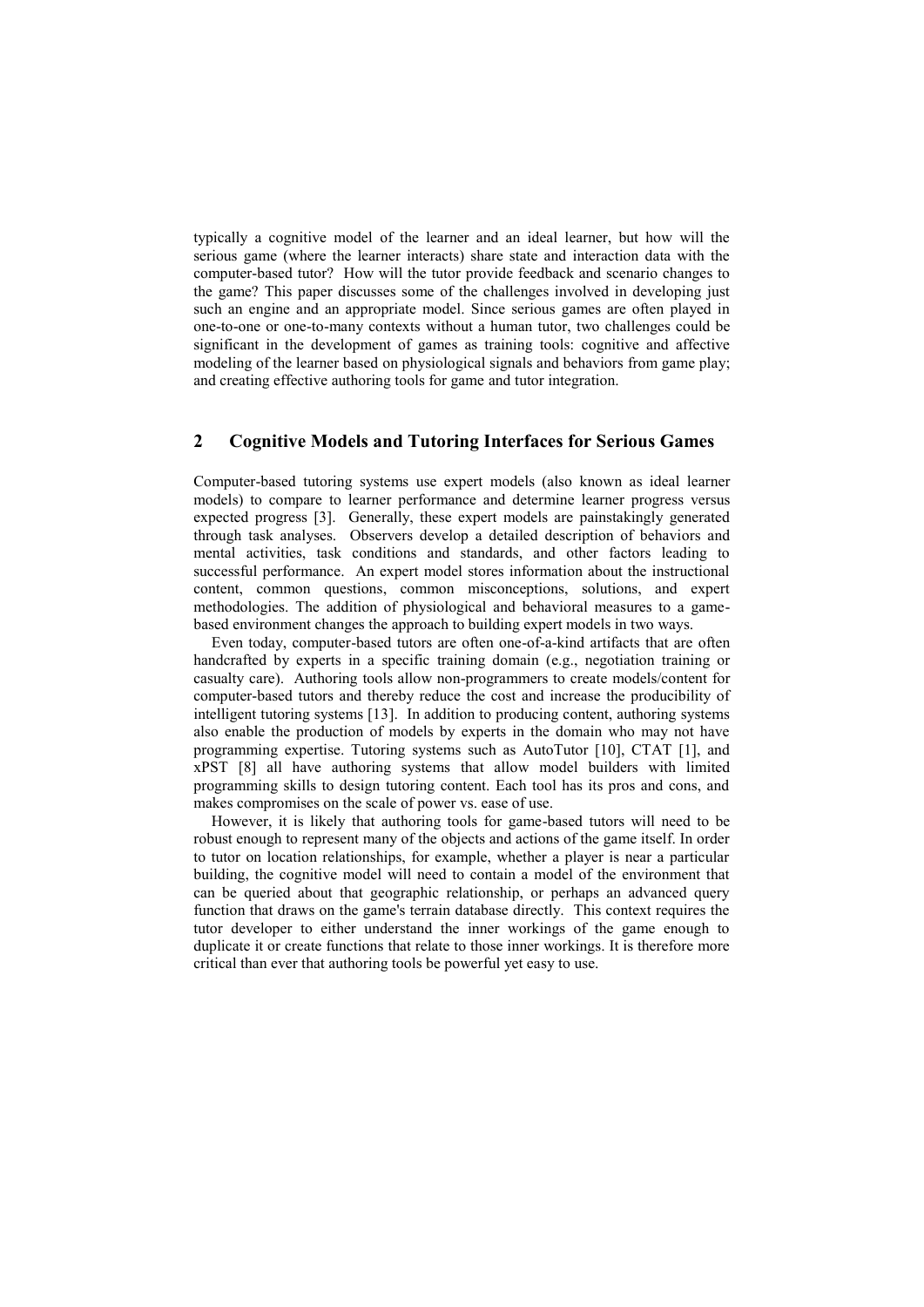# **2.1 The Challenge of Including Physiological and Behavioral Measures to Support Cognitive Modeling in Serious Games**

The importance of relevant and timely feedback in one-to-one tutoring is well documented [4, 15, 18]. Computer-based systems that provide one-to-one tutoring must also be able to understand the learner's state and adapt scenario challenge-level and flow in support of the training objectives [7]. To this end, it would be useful for game-based tutors to be able to model the learner's unobserved cognitive state including their affect (personality, emotions or mood), their readiness to learn (attention, engagement and motivation) and their comprehension. These unobserved outcomes (affect, readiness to learn and comprehension) may be determined probabilistically by their relationship to observed variables (e.g., physiological measures, behavioral measures, human observations and self-reported information) [15, 17, 18].

A 2010 expert panel of military clinical psychologists [19] described the potentially revolutionary impact on improved stress training and mental health using such personalized adaptive training system, both to each preparation for stressful battle events as well as for treating post-traumatic stress disorder (PTSD) via exposure therapy. One of the therapists, Dr. Scott Johnston of the Naval Medical Center San Diego, described the challenges faced by Marines in Iraq, noting "To help build some resilience with them by training them in appropriate VR scenarios they would likely encounter before leaving on deployment is a very exciting prospect." The growing field of neuroergonomics [14] offers a number of approaches for inferring cognitive states from physiological signals that will need to be incorporated into tutors for strong personalization.

Cognitive modelers, however, who may be accustomed to constructing models that support procedural tutors ("If the learner does step  $X$ , then step  $Y$ , then step  $Z$ , then give feedback F") or tutors in which subgoals are assumed to be equivalent to the completion of actions may not be accustomed to a more state-based approach. In this context, states might be "inter-beat heart rate high" or "experiencing positive stress, gearing up for the challenge." For example, cognitive models will have an added level of complexity over and above production rules such as "while the learner is in physiological state X, the following rules apply; while in state Y or state Z for at least 10 minutes, then the following different rules apply." Cognitive models will expand to contain not only the typical abstracted domain knowledge, but also the learner context around that knowledge (meta-data). Game-based tutors will better be able to adapt to learner needs when they are able to use such complex cognitive models to predict learner cognitive states based on observed variables including behavioral interaction within the game.

## **2.2 The Challenge of Integrating Serious Games and Tutors**

For some cognitive modelers, building tutors for games may also require thinking differently about monitoring the learner's progress through the game. In games and virtual environments, there are frequently many methods of achieving a goal. For example, if a game player wants to move from a "home" location to a "cave" location,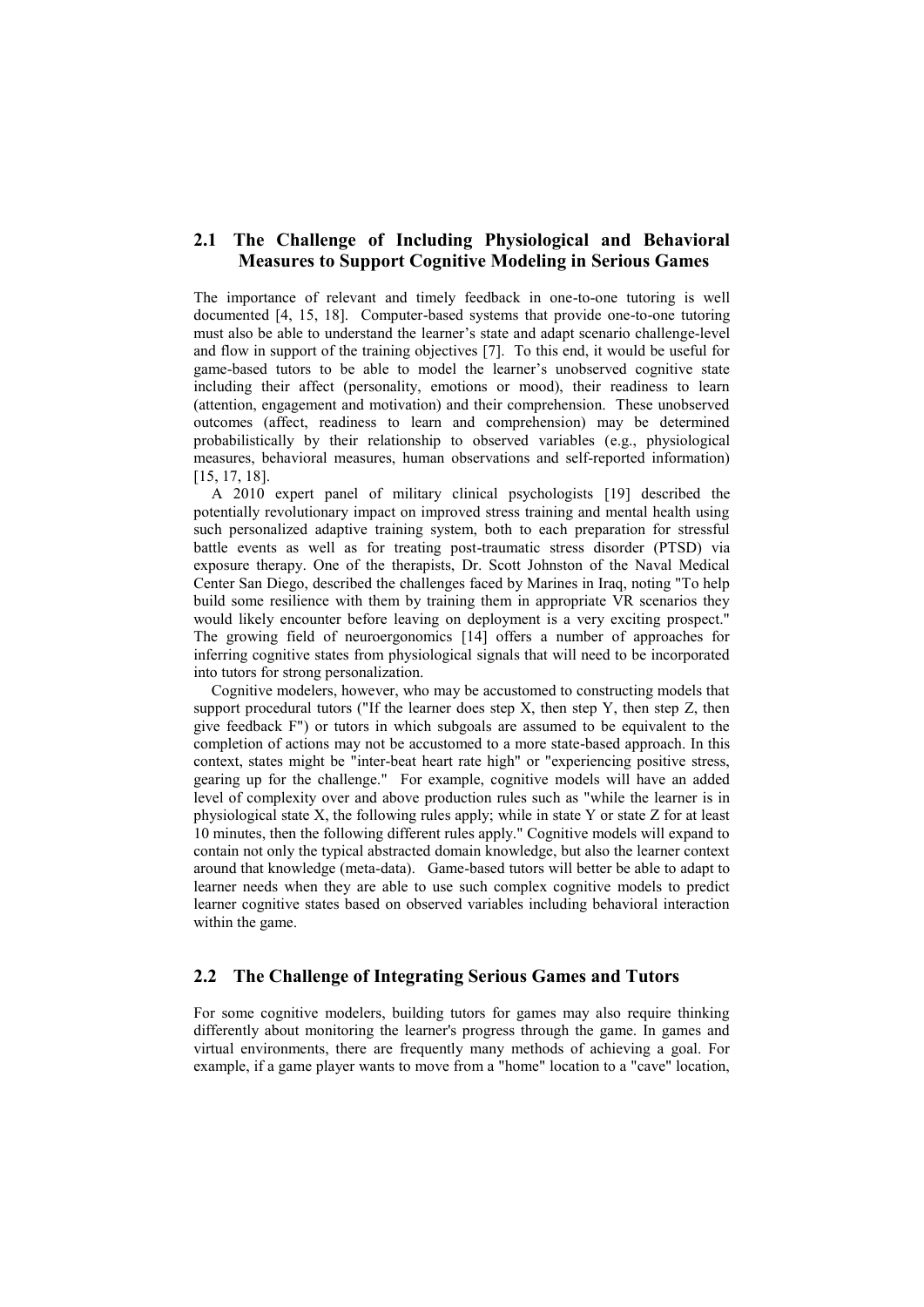she might walk, jump, run, teleport, etc. If the learning objectives are focused on the methods of locomotion, then including those methods in the cognitive model would be appropriate. However, if the learning objectives focus instead of how to explore caves, and the instructor/cognitive modeler does not care how the cave is reached, then locomotion methods would not be included. In comparison with popular intelligent tutoring systems domains such as mathematics or physics, which typically use a graphic user interface (GUI), game domains present a much broader range of granularity of events and stimuli that can be taken into account during learning. Since model-tracing tutors [2] focus on specifically on matching patterns of events to elements of the model, cognitive modelers will have choices about the level of granularity to focus on.

Game environments also typically add additional complexity based on the additional variables involved in playing. Is the player carrying the right items at the right moment? Does the player have the right combination of health status, strength attributes, and collected items to resolve the next challenge? Secondly, given that many more complicated games allow players to build their in-game talents or skills, an instructional designer might ask the extent to which in-game within-character skills correspond to real-world player skills (transfer). In games such as World of Warcraft, "grinding" behaviors are popular (boring, highly repetitive tasks that accumulate rewards and talent levels). How might a tutor interact with players' interest in such activities?

Annie [20] is an example of a system for embedding computer-based tutors into games. It guides learners through a computer game by using the game's core mechanics. Annie represents initial/goal states of learner knowledge and provides guidance to support learning. Game difficulty and learner skill level are evaluated with the goal of maintaining the learner in the "optimal gameplay corridor" where boredom and confusion are avoided. However, Annie does not specifically classify learner affect (e.g., emotions like boredom or confusion) to adapt the tutor's actions. The Extensible Problem-Specific Tutor (xPST) has also made forays into tutoring on games, offering the opportunity to build tutors around location-based event triggers and actions by multiple entities [9].

The existence of even these two game-oriented tutoring approaches suggests the need for an agreed-upon abstraction layer that could be used to interface between tutoring engines and game engines (see Figure 2). Such an abstraction would enable tutors to be written independently of the game in which they are tutoring. Cognitive modelers could create tutors that refer to players, non-player characters (NPCs), or other objects, and the abstraction layer would translate those objects to the appropriate world within game engines such as VBS2, Ogre, or Unity, which would normally require an author to use their respective game engine scripting languages. Simulation APIs such as DEVS (Discrete Event System Specification) created by Zeigler [22] or BrahmsVE [5] may be useful role models for such an abstraction layer.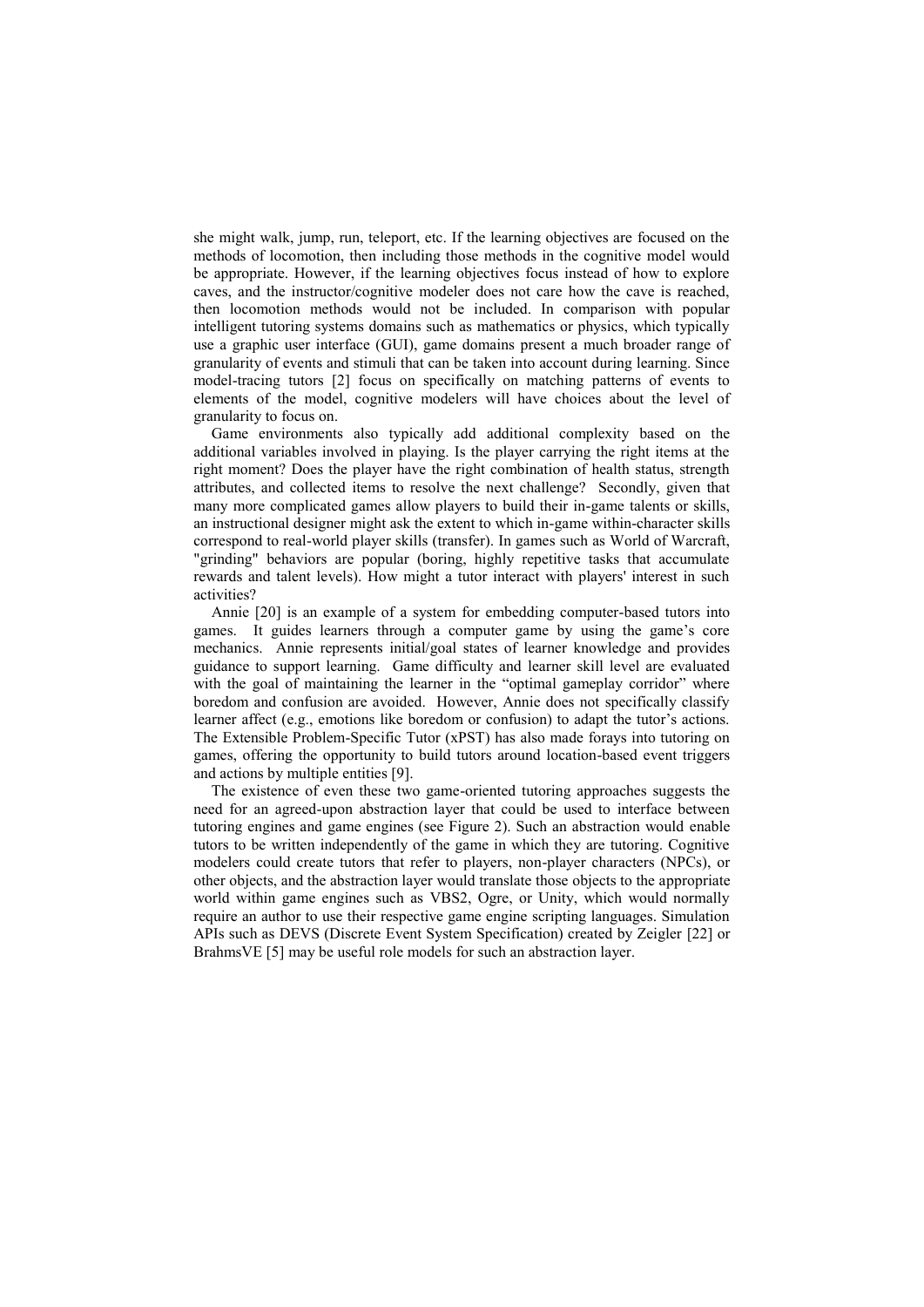

**Fig. 2**: A game tutor abstraction layer would provide a standard set of protocols that would enable a tutor to work with multiple game engines.

# **3 Discussion**

Given the state of practice of serious games, what research is needed to optimize their training potential? Serious games (and virtual worlds) have some serious deficiencies as training tools, but also significant potential if they can be easily linked to tutoring systems and if they are able to adapt instruction to individual learners. Some of the limitations and current capabilities of serious games as training tools are discussed below.

The adaptability of serious games is constrained by their limited artificial intelligence (AI) and lack of cognitive modeling to support adaptive training. In the area of cognitive modeling, serious games could be greatly improved by the addition of learner modeling standards to improve the portability of learner models to other games, virtual worlds and other training/educational simulations. The authors recommend additional research to improve the real-time understanding of the learner's cognitive state (e.g., engagement level, emotions) through unobtrusive (passive) behavioral and physiological sensing (neuroergonomics). The classification of the learner's cognitive state might also be improved by access to historical, selfreported and observer data (e.g., competency measures, social learning profiles and preference surveys) made accessible through online learning management systems. However, improving cognitive modeling will not improve learning substantially unless instructional strategy (e.g., scenario adaptation, feedback, hints, motivational support) classification models are optimized. The authors also advocate additional research in the development of cognitive models for teams to support adaptive tutoring beyond the one-to-one training focus of today's research. This would make tutors more compatible with play in serious games which is mostly collective (teamfocused).

Authoring continues to head the list of many in the tutoring system and distributed learning domains. Sometimes authoring is enabled in the form of standards like the Shareable Content Object Reference Model (SCORM) which promotes the reuse of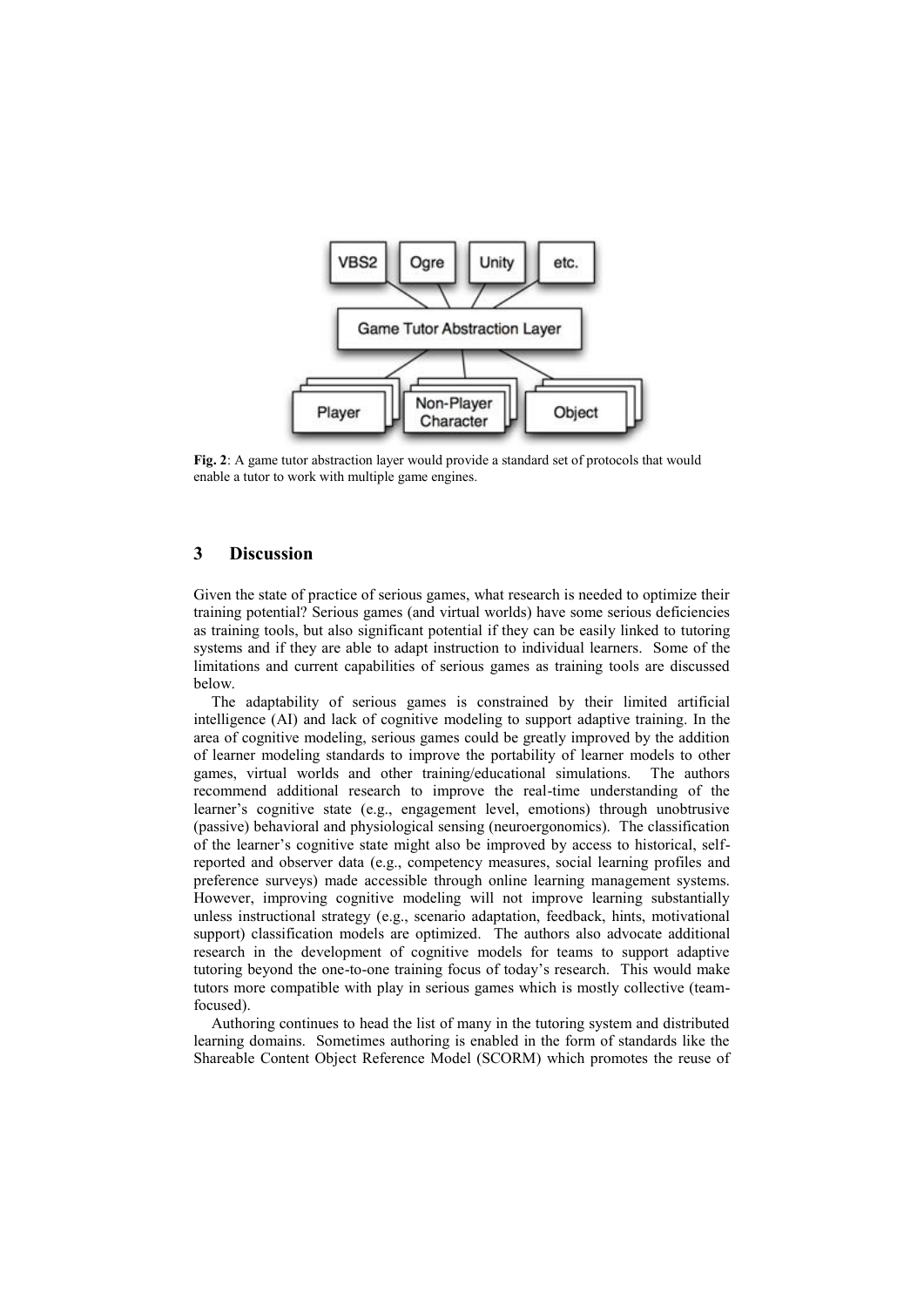courseware. The use of computer-based tutors that can be implemented across serious games and interact with them like Annie [20], promote reuse and have the potential to reduce development and support costs for training.

Authoring tools to simplify the integration of tutors and serious games would also help tutors more easily assess the learner's cognitive state. Figure 3 shows how this might work. The abstraction layer discussed earlier could be composed of both a game interface layer and a tutor interface layer. Since many serious games have distributed simulation standard protocol interfaces (e.g. Distributed Interactive Simulation or High Level Architecture), it might simplify interaction by adopting one of these standards for the tutor interface layer. Data transfer between these layers might be limited to five essential data types: entity state data, game state data, interaction data, non-player character (NPC) feedback and scenario changes.

Entity state data is composed of things like the entity type (e.g., person, vehicle) and associated information about their location, position and behavioral events (e.g., decisions). Interaction data includes physical and social interaction between entities. This behavioral data (entity and interaction) may be influential in optimizing instructional strategies (e.g., feedback, changes in flow and challenge level). Game state data represents the physical training environment.

The tutor uses the entity, interaction and game state data along with sensor and historical performance data to assess, model, predict and influence the selection of instructional strategies (e.g. feedback or change in flow or challenge level).



**Fig. 3**: A game-tutor abstraction layer to extract relevant behavioral data from games for consumption by tutors for instruction strategy decisions (feedback and scenario changes) that are actionable in the game.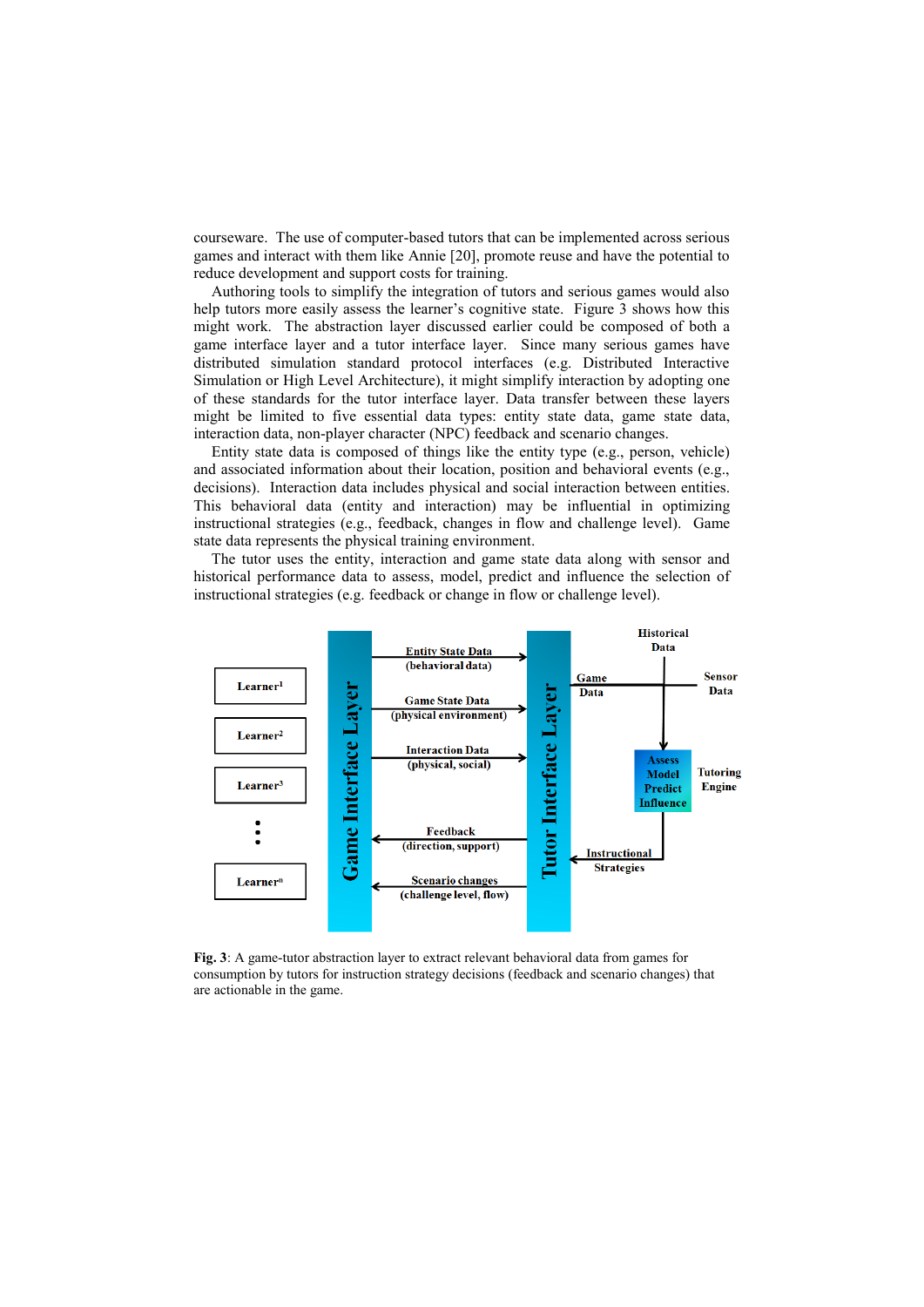#### **4 Conclusions**

It is a significant benefit to think that many existing games have the potential to be training systems, but few have sufficient content to support specific training objectives, real-time feedback or measures of performance. Additional research is needed to support improve processes for cognitive model development for both learners (so we can understand and adapt to their state) and expert models (so we can compare learner performance to an "ideal standard").

In the area of authoring tools, additional research is needed for "intelligent authoring" including the automated development of cognitive (learner and expert) models; automated development/adaptation of scenario content based on learner needs and standard frameworks for authoring and interacting with training content.

As research moves forward and the tutoring system community continues to progress toward an "ideal computer-based tutor", a measuring stick is needed to assess the effectiveness of adaptive computer-based tutors. The authors offer the four categories noted below as a tutoring yardstick based on the premise that a "gold standard" is to have tutoring systems of equal quality and adaptability as a proficient human tutor in one-to-one training environments. This human equivalence has also been described by Bloom [4] as the two-sigma  $(2\sigma)$  difference that has been demonstrated to exist between a learner's achievements in a classroom vs. a learner's achievement with a one-on-one tutor. Kulik [11] surveyed 97 research studies on tutors and found that most tutoring systems have an average difference (or "effect size") of 0.32 $\sigma$ . Cognitive Tutors have reached an effect size of up to  $1\sigma$  [6], but these were not game-based tutors. The authors defined four levels of adaptive tutors as a set of goals for tutor-developers and measures of effectiveness for consumers of tutoring products. While primarily developed to assess game-based tutors, there would be no impediment to their use in other tutoring contexts.

Platinum Tutors ( $> 2\sigma$  difference from traditional classroom): are able to adapt to the learner better than a human tutor; enable learning better than a human tutor; fully perceive learner behaviors and physiology through remote sensing; support fully mobile training; are consistently accurate (near 100%) in classifying the learner's cognitive state in near real-time; have an optimized repertoire of instructional strategies; and finally, are automatically integrated with a variety of training platforms (e.g., serious games, commercial/military training simulations).

Gold Tutors (2σ difference from traditional classroom): are able to adapt to the learner equally as well as a human tutor; enable learning equal to the best human tutors; fully perceive learner behaviors through unobtrusive sensing methods; support mobile training within instrumented spaces; are consistently accurate (>80%) in classifying the learner's cognitive state in near real-time; have an optimized repertoire of instructional strategies; and finally, are easily integrated by laypeople with a variety of training platforms (e.g., serious games, commercial/military training simulations).

Silver Tutors (approximately  $1\sigma$ -2 $\sigma$  difference): are able to adapt to the learner nearly as well as a human tutor; enable learning equal to good human tutors; fully perceive learner behaviors through unobtrusive sensing methods; are not mobile (static classroom systems); are consistently accurate (>80%) in classifying the learner's cognitive state; use prescriptive instructional strategies; and finally, are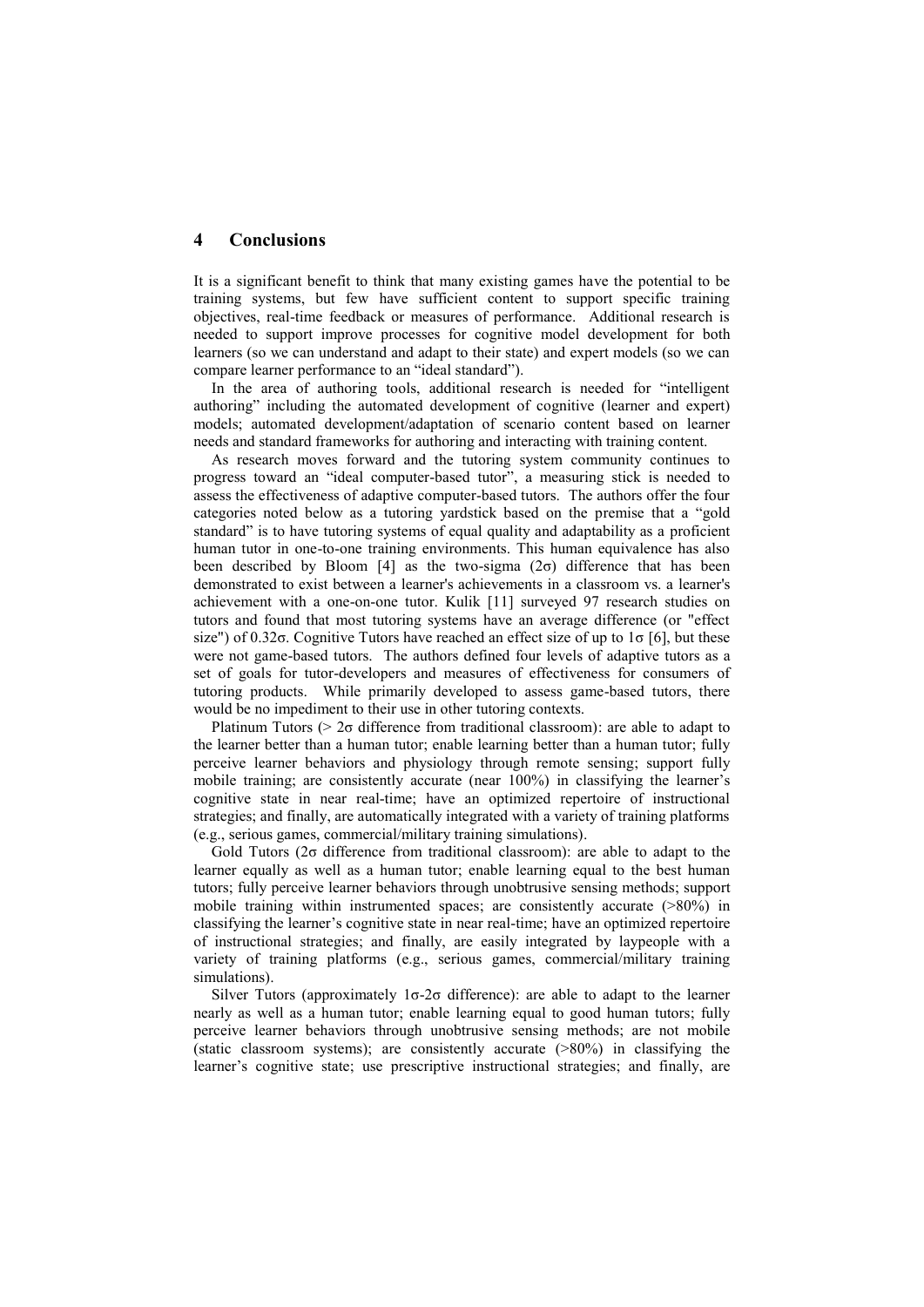easily integrated by professionals with a variety of training platforms (e.g., serious games, commercial/military training simulations).

Bronze Tutors (< 1σ difference; many tutors today): adapt to learner only in prescribed ways based on an intrinsic expert model; offer improvements on selfdirected learning with no tutor; perceive some learner behaviors primarily related to performance; are static classroom-based systems; can classify the learner's cognitive state only based on performance and do not account for learner state; use prescriptive instructional strategies; and finally, may be integrated by professionals with a limited class of training platforms (e.g., serious games).

#### **References**

- 1. Aleven, V., McLaren, B. M., Sewall, J., & Koedinger, K. (2006). The Cognitive Tutor Authoring Tools (CTAT): Preliminary evaluation of efficiency gains. In M. Ikeda, K. D. Ashley, & T. W. Chan (Eds.), Proceedings of the 8th International Conference on Intelligent Tutoring Systems (ITS 2006), (pp. 61-70).
- 2. Anderson, J.R., & Pelletier, R. (1991). A development system for model-tracing tutors. In L. Birnbaum (Ed.), Proceedings of the International Conference of the Learning Sciences (pp. 1-8). Charlottesville, VA: Association for the Advancement of Computing in Education.
- 3. Beck, J., Stern, M., and Haugsjaa, E. (1996) Applications of AI in Education, ACM Crossroads 3(1), 11-15.
- 4. Bloom, Benjamin S. (1984) The 2-sigma problem: The search for methods of group instruction as effective as one-to-one tutoring, Educational Researcher 13: 4-16.
- 5. Clancey, W. J., Sachs, P., Sierhuis, M., & van Hoof, R. (1998). Brahms: Simulating practice for work systems design. International Journal on Human-Computer Studies, 49, 831-865.
- 6. Corbett, A.T. (2001) Cognitive Computer Tutors: Solving the Two-Sigma Problem. In Proceedings of the 8th International Conference on User Modeling 2001 (UM '01), Mathias Bauer, Piotr J. Gmytrasiewicz, and Julita Vassileva (Eds.). Springer-Verlag, London, UK, 137-147.
- 7. Csikszentmihalyi, M. (1990). Flow: the psychology of optimal experience. Harper Perennial, New York, NY.
- 8. Gilbert, S., Blessing, S. B., Kodavali, S. (2009) The Extensible Problem-Specific Tutor (xPST): Evaluation of an API for Tutoring on Existing Interfaces. Proceedings of the 14th International Conference on Artificial Intelligence in Education.
- 9. Gilbert, S., Devasani, S., Kodavali, S., Blessing, S. (2011). Easy Authoring of Intelligent Tutoring Systems for Synthetic Environments. Proceedings of the Twentieth Conference on Behavior Representation in Modeling and Simulation.
- 10.Graesser, A.C., Chipman, P., Haynes, B.C., & Olney, A. (2005) AutoTutor: An intelligent tutoring system with mixed-initiative dialogue. IEEE Transactions in Education, 48, 612– 618.
- 11.Kulik, J. A. (1994). Meta-Analytic studies of findings on computer-based instruction. In E. L. Baker and H. F. O'Neil (Eds.), Technology Assessment in Education and Training (pp. 9- 33). Hillsdale, NJ: Lawrence Erlbaum Associates.
- 12.Meichenbaum, D. (1996). Stress inoculation training for coping with stressors. The Clinical Psychologist, 49, 4-7.
- 13.Murray, T., Blessing, S., & Ainsworth, S. (Eds.). (2003). Authoring Tools for Advanced Technology Educational Software. Dordrecht, The Netherlands: Kluwer Academic Publishers.